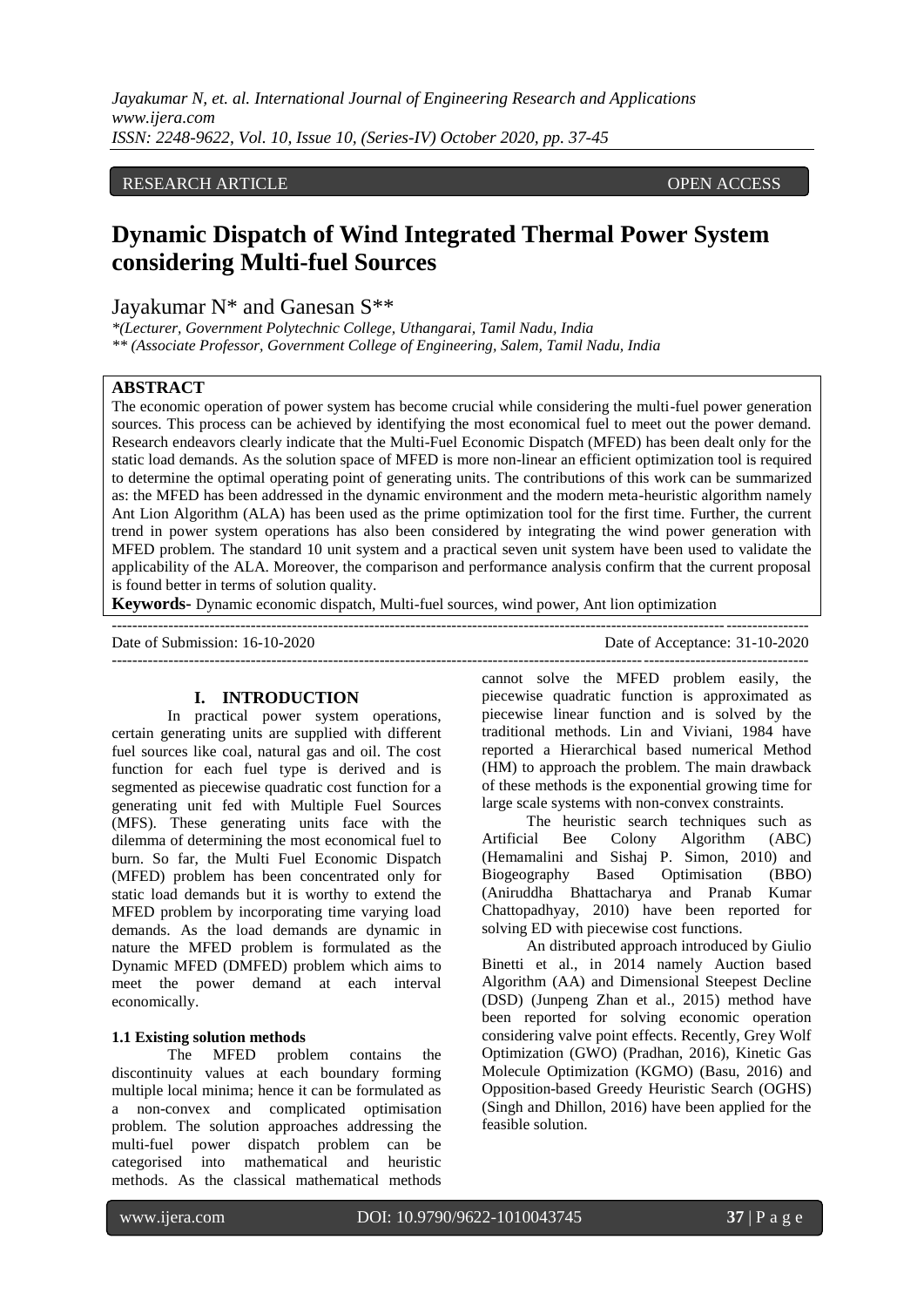#### **1.2 Highlights and Contribution**

From the literature survey, it is clear that the researchers have concentrated the economic operation of multi-fuel sources considering a static load demand. In the continuous operational perspective, the variations of load demands must be considered for practical implications that necessitate extending the MFED in dynamic environment. This motivates to concentrate on DMFED problems as it depicts the practical power system operational conditions.

Identifying the most economic fuel in the dynamic environment has become more crucial, hence an efficient optimization tool is required. The reported heuristic methods have few drawbacks like algorithmic parameter settings, premature phenomena, trapping into infeasible solution and computationally expensive. Hence, it is of great significance to improve the existing optimisation techniques or to explore new optimisation techniques. Recently, inspiring the hunting mechanism of ant lions in nature, a nature inspired optimisation algorithm, the so called Ant Lion Algorithm (ALA), has been proposed by Syed Mirjalili, 2015. This algorithm has few parameters and easy to implement, which makes it superior than earlier ones. Moreover, the ALA has superior features than other heuristic techniques in terms of improved exploration, local optima avoidance, exploitation and convergence characteristics.

The main contribution and highlights of this article are: the proposed work aims to handle the MFED problem in dynamic environment, wind power generation is integrated with DMFED problem and the modern meta-heuristic technique, ALA is applied for the first time to solve the DMFED problems.

# **II. DYNAMIC MULTI-FUEL POWER GENERATION DISPATCH MODEL**

The mathematical model for performing cost effective operation of thermal power plants is given in this section. In this formulation, the decision variables are real power outputs of on-line generators.

#### **2.1 Multi-fuel Power Dispatch Model**

The objective function FGi, total cost of committed generators over NT number of intervals in the scheduling horizon considering the valve-point effect can be expressed as,

$$
FC = Min \left( \sum_{i=1}^{NT} \sum_{i=1}^{NG} F_{Gi} (P_{i,t} ) \right) \tag{3}
$$

Where,

$$
F_{Gi}(P_{i,t}) = a_{im} P_{i,t}^{2} + b_{im} P_{i,t} + C_{im}
$$
  
+ 
$$
\left| e_{im} * sin(f_{im} * (P_{im}^{min} - P_{i,t}) ) \right| m = 1,2,...,NF
$$
 (2)

System and Operational Constraints

#### Power Balance

The total generation by all the generators must be equal to the total power demand and wind power at all interval  $(P_{d,t})$ .

$$
\sum_{i=1}^{NG} P_{i,t} = P_{d,t} + W_{d,t}, \quad t = 1, 2, \dots, NT \tag{3}
$$

Generation Limits

The real power generation of each generator is to be controlled inside its lower (Pi,tmin ) and upper (Pi,tmax) operating limits, so that,

$$
P_{i,t}^{min} \leq P_i \leq P_{i,t}^{max}, \quad i \in NG, \, t \in NT \, (4)
$$

## **III. ANT LION ALGORITHM**

The ant lions are a class of net-winged insects in nature. The lifecycle of ant lions include: larvae and adult. A larva is the longest period in their lifecycle and ant lions mostly hunt during this period. An ant lion larvae digs a cone shaped pit in sand by moving along a circular path, then the larvae hides underneath the bottom of the cone and waits for the prey to be trapped in the pit. Once the ant lion realises a prey in the trap, it tries to catch it by intelligently throw sands towards the edge of the pit to slide the prey into the bottom of the pit. After consuming the prey, ant lions throw leftovers outside the pit and amend the pit for next hunt.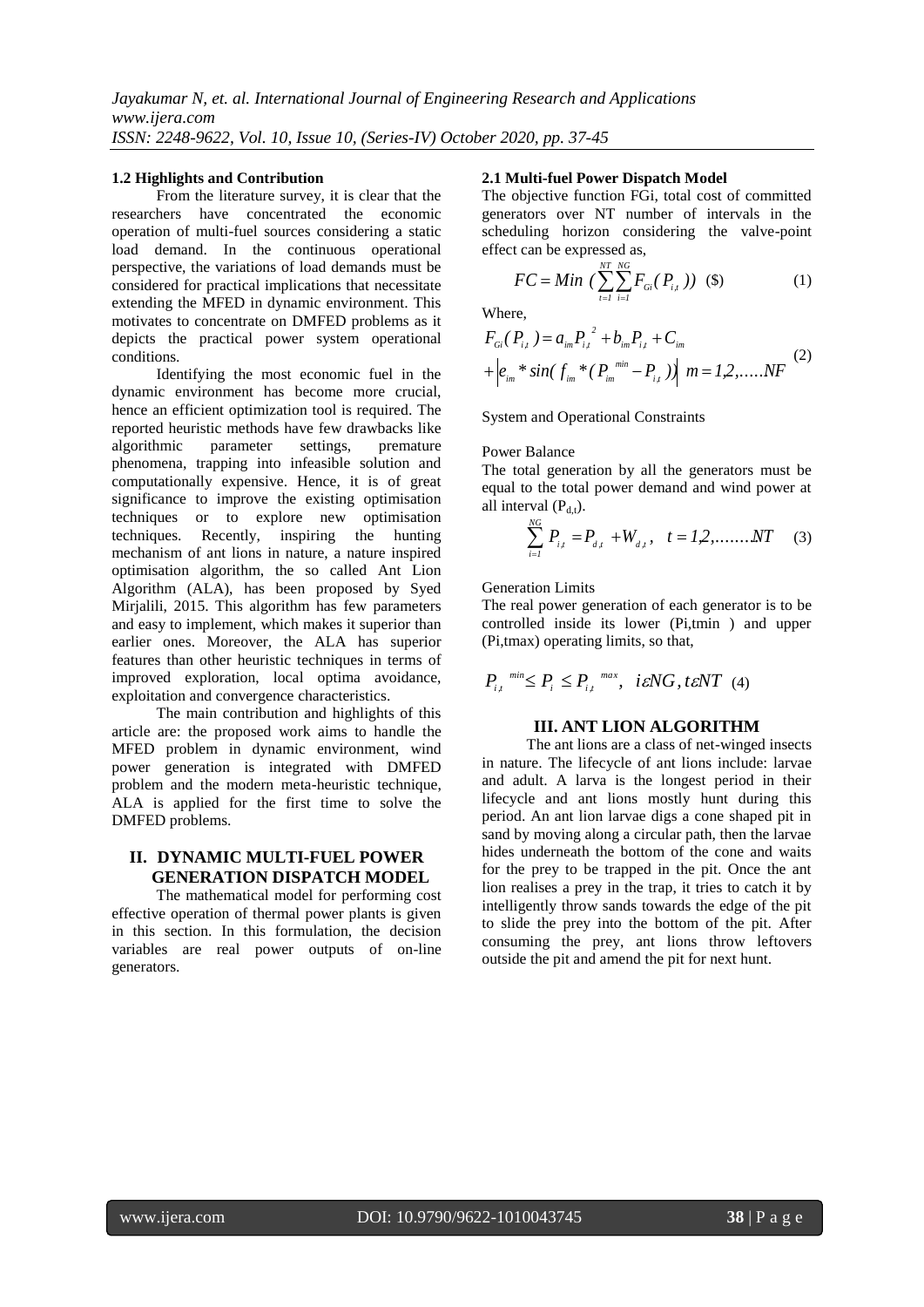

**Fig.1.** Computational Flow of ALA

The Ant Lion Algorithm (ALA) mimics the interactions between the ant lions and ants in the trap. The ants are allowed to move over the search space and ant lions hunt those using traps to become fitter. These activities are mathematically modelled and are detailed in Syed Mirjalili, 2015.

ii) building traps, iii) entrapment of ants in preys, iv) catching in preys and rebuilding of traps.

i) random walk of aunts,

The computational flow of ALA is presented in Fig.1.

The main steps involved in the ALA are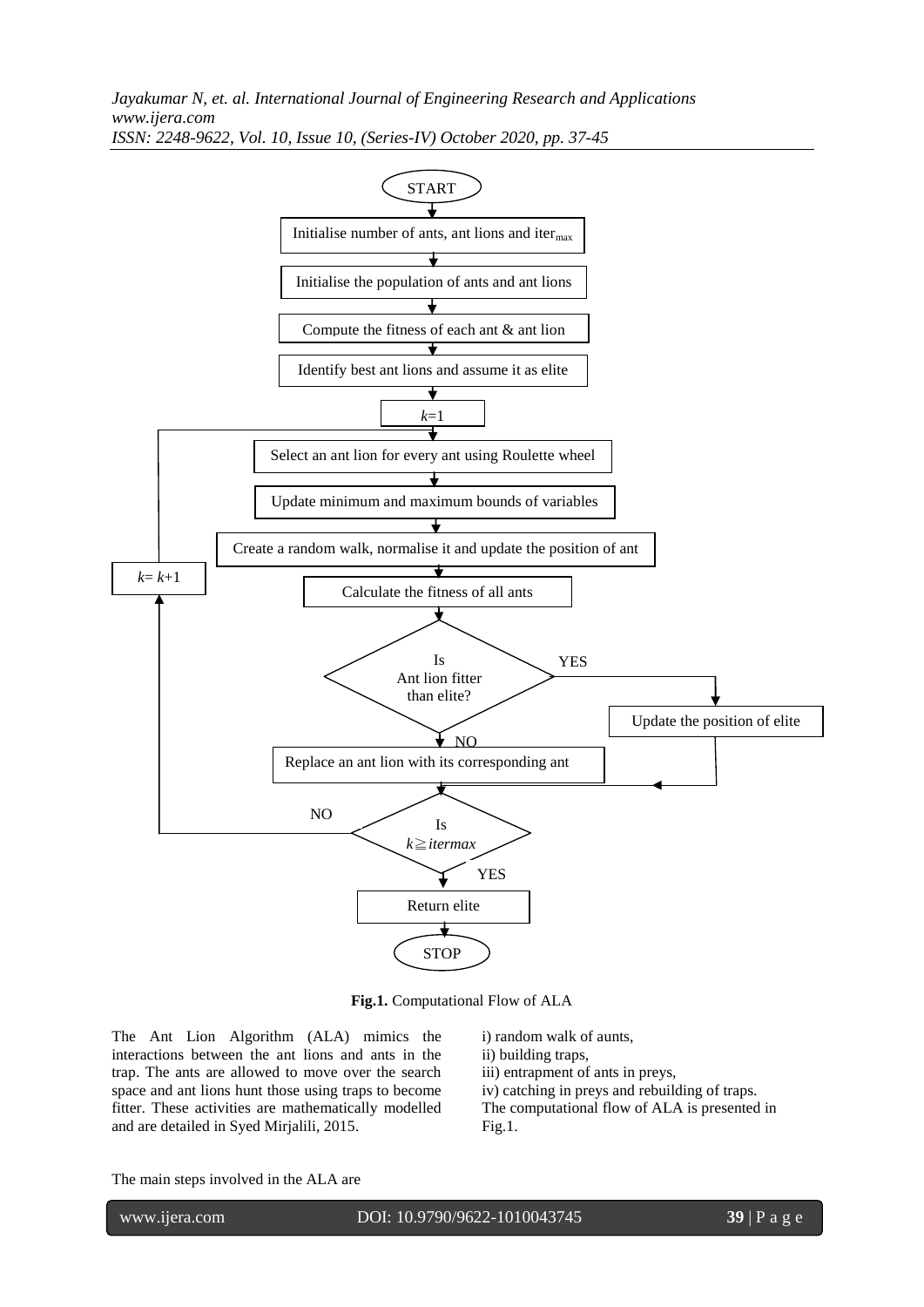# **3.1 Implementation of ALA for Multi Fuel Source Power Dispatch**

The algorithmic steps of ALA are described below. Step 1: Read the system data and initialize the algorithmic parameters such as search agents (Pop), iterations, number of variables and bounds of the variables.

Step 2: Initialize population size and find the optimal fuel type for each generating unit.

Step 3: Compute the objective function subject to system and operational constraints.

Step 4: The ant lion having the best fitness is assumed as elite.

Step 5: Iteration = Iteration  $+1$ .

Step 6: Apply Roulette wheel selection to select an ant lion for each ant and perform the following steps for each ant.

Step 7: Update the minimum and maximum bounds.

Step 8: Create a random walk and normalise it.

Step 9: Update the positions of ants.

Step 10: Repeat objective computation strategy.

Step 11: Replace an ant lion with its corresponding ant if becomes fitter.

Step 12: Update elite if an ant lion becomes fitter than elite.

Step 13: Check for maximum iterations reached. Otherwise, go to Step 5.

Step 14: Print the best feasible solution.

# **IV. TEST CASE STUDIES AND DISCUSSIONS**

The ALA is chosen as the main optimisation tool to address the multi-fuel power generation dispatch problem and the implementation steps are detailed in the previous section. The optimisation procedure is coded in Matlab 7 and is executed in the personal computer with the hardware configuration of Intel Core i3 2.4 GHz processor and 4 GB RAM. The following cases have been performed to validate the potential of the method.

Case 1: Static MFED

Case 2: DMFED and

Case 3: DMFED considering wind power generation

#### **4.1 Static MFED**

The applicability of ALA is tested with the standard 10-unit system considering valve point loadings. This system has three subsystems and 10 generating units are considered as the benchmark test system for economic operation with MFS studies. The test system particulars are available in

Lin and Viviani, 1984. Moreover, the valve point loadings are detailed in Chiang, 2005. The generating units are fuelled with two or three fuels. Each generator has two or three fuel options and the piecewise quadratic cost functions represent different fuel types. The generating unit  $9$  is a special case where fuel 2 is not always economical to burn but it may be substituted immediately in the solution algorithm if fuel 1 or 3 is exhausted or not available. The total system demand is gradually varied in steps of 100 MW from 2400 MW to 2700 MW neglecting transmission loss.

**Table - I:** Best Feasible Dispatches for 10-Unit System by ALA

|                 | <b>Power Demand in MW</b> |          |          |          |  |  |  |  |  |  |
|-----------------|---------------------------|----------|----------|----------|--|--|--|--|--|--|
| Unit            | 2400                      | 2500     | 2600     | 2700     |  |  |  |  |  |  |
|                 | Pi (MW)                   | Pi(MW)   | Pi(MW)   | Pi(MW)   |  |  |  |  |  |  |
| P <sub>1</sub>  | 189.283                   | 206.283  | 218      | 218.593  |  |  |  |  |  |  |
| P <sub>2</sub>  | 200.21                    | 206      | 210      | 211.216  |  |  |  |  |  |  |
| P <sub>3</sub>  | 254.4623                  | 266.2502 | 278.1012 | 280.656  |  |  |  |  |  |  |
| <b>P4</b>       | 234,0337                  | 235.6046 | 237      | 239,3707 |  |  |  |  |  |  |
| P <sub>5</sub>  | 241.3677                  | 258.3708 | 275      | 279.934  |  |  |  |  |  |  |
| <b>P6</b>       | 233,0557                  | 235.3683 | 239.912  | 239,3707 |  |  |  |  |  |  |
| P7              | 253.6068                  | 268.6968 | 286      | 287.7275 |  |  |  |  |  |  |
| P <sub>8</sub>  | 233.4948                  | 235,9671 | 239      | 239.5051 |  |  |  |  |  |  |
| P <sub>9</sub>  | 320.6885                  | 331.6617 | 343      | 427.7583 |  |  |  |  |  |  |
| P <sub>10</sub> | 239.7971                  | 255.7971 | 274      | 275.865  |  |  |  |  |  |  |
| FC              | 482.4127                  | 526.8142 | 575.0544 | 623.8278 |  |  |  |  |  |  |
| $(\frac{f}{h})$ |                           |          |          |          |  |  |  |  |  |  |
|                 | Fuel 1                    | Fuel 2   | Fuel 3   |          |  |  |  |  |  |  |

The intended algorithm is executed and the obtained best 3feasible solution including fuel type, the best dispatch of generators and total cost for different load demands are presented in Table I. The total fuel costs attained by the ALA are to be \$482.4127, \$526.8142, \$575.0544 and \$623.8278 for 2400 MW, 2500 MW, 2600 MW and 2700 MW respectively. For the sake of comparison, the total fuel cost for load demand of 2700 MW is used and the comparison against the published reports is presented in Table II. The reports using ABC, BBO and NAPSO cannot be taken for direct comparison as the results contain errors due to erroneous test data. Table II also indicates that the ALA is in close agreement with the earlier reports and it affords the exact dispatch schedule that leads to a nominal savings in the fuel cost.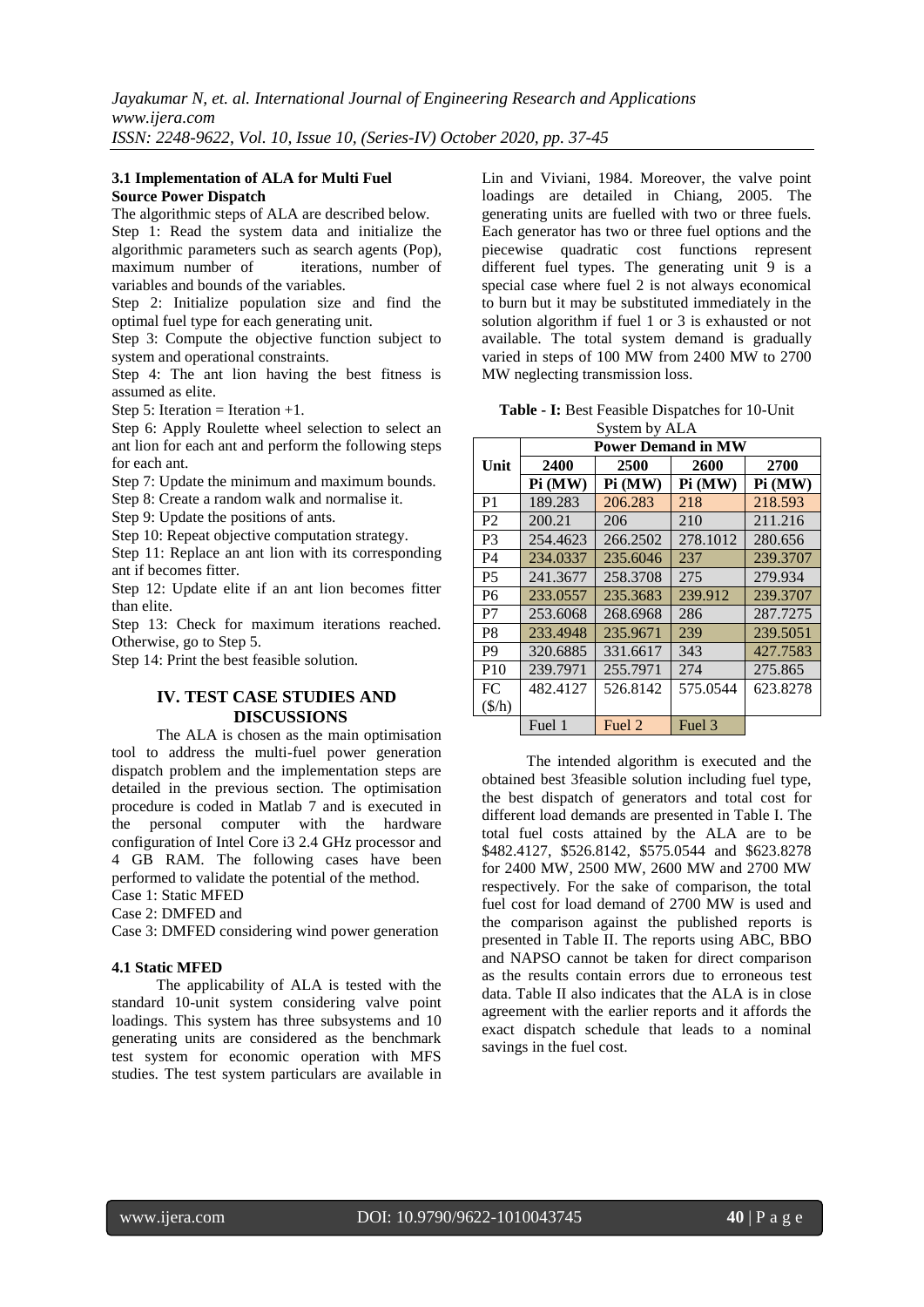| <b>Methods</b> | $Pd = 2400 MW$ | $Pd = 2500 MW$ | $Pd = 2600 MW$ | $Pd = 2700$ MW |
|----------------|----------------|----------------|----------------|----------------|
| <b>CGA-MU</b>  | NA.            | NA.            | NA.            | 624.7193       |
| <b>NPSO</b>    | NA.            | NA             | <b>NA</b>      | 624.1624       |
| NPSO-LRS       | NA.            | NA             | <b>NA</b>      | 624.1273       |
| <b>PSO-LRS</b> | NA             | NA             | <b>NA</b>      | 624.2297       |
| <b>RGA</b>     | 482.5114       | 527.0189       | 575.1610       | 624.5081       |
| DE             | 482.5275       | 527.0360       | 575.1753       | 624.5146       |
| <b>PSO</b>     | 482.5088       | 527.0185       | 575.1606       | 624.5074       |
| <b>RCGA</b>    | NA             | <b>NA</b>      | NA.            | 623.8281       |
| ABC            | NA.            | NA             | NA             | $609.2250*$    |
| <b>BBO</b>     | NA.            | NA             | <b>NA</b>      | 605.6387*      |
| <b>NAPSO</b>   | <b>NA</b>      | <b>NA</b>      | <b>NA</b>      | 623.6217*      |
| AA             | <b>NA</b>      | <b>NA</b>      | <b>NA</b>      | 623.9524       |
| <b>DSD</b>     | <b>NA</b>      | <b>NA</b>      | <b>NA</b>      | 623.8325       |
| <b>GWO</b>     | <b>NA</b>      | <b>NA</b>      | <b>NA</b>      | 605.6818*      |
| <b>KGMO</b>    | <b>NA</b>      | <b>NA</b>      | <b>NA</b>      | 608.1096*      |
| <b>OGHS</b>    | <b>NA</b>      | NA             | NA             | 623.8240*      |
| ALA            | 482.4127       | 526.8142       | 575.0544       | 623.8278       |

**Table - II:** Comparison of Total Fuel Costs (\$/h) Obtained by ALA and other reports for 10-Unit System

\*-Not feasible NA- Not Applicable

# **Table -III:** Dynamic Dispatch (MW) for 7-Unit System MFED obtained using ALA

| $\mathbf H$                   | <b>P1</b>                                                            | P <sub>2</sub> | P <sub>3</sub> | <b>P4</b> | P <sub>5</sub> | <b>P6</b> | P7       | Pd   |
|-------------------------------|----------------------------------------------------------------------|----------------|----------------|-----------|----------------|-----------|----------|------|
| $\mathbf{1}$                  | 116.833                                                              | 304.5894       | 229.7135       | 257.5584  | 188.6588       | 202.4929  | 267.1561 | 1567 |
| $\overline{2}$                | 151.2383                                                             | 281.4531       | 188.245        | 199.7651  | 176.1212       | 231.0015  | 339.1747 | 1567 |
| 3                             | 151.1684                                                             | 259.6263       | 257.6244       | 220.6987  | 175.5284       | 315.3536  | 130      | 1510 |
| $\overline{4}$                | 116.7321                                                             | 317.9511       | 217.3119       | 190       | 199.2117       | 248.0759  | 220.7173 | 1510 |
| 5                             | 230                                                                  | 244.7914       | 150.5106       | 216.8764  | 154.8224       | 499       | 131      | 1627 |
| 6                             | 184.0855                                                             | 395.7835       | 220.3412       | 213.9238  | 265            | 499.9     | 249.9685 | 2029 |
| $\tau$                        | 201.3183                                                             | 261.1081       | 265            | 336.835   | 255.1555       | 499.9     | 367.6811 | 2187 |
| $8\,$                         | 230                                                                  | 373.1492       | 265            | 336.9761  | 228.9749       | 499.9     | 400      | 2334 |
| 9                             | 230                                                                  | 392.1693       | 265            | 336.0022  | 264.9277       | 499.9     | 400      | 2388 |
| 10                            | 150.5124                                                             | 479.479        | 264.6691       | 214.4559  | 265            | 499.9     | 399.9837 | 2274 |
| 11                            | 209.696                                                              | 300.1109       | 218.197        | 285.7669  | 265            | 499.9     | 327.3273 | 2106 |
| 12                            | 217.9537                                                             | 405.3075       | 251.1675       | 303.9588  | 241.304        | 315.9603  | 314.3478 | 2050 |
| 13                            | 153.7724                                                             | 243.6508       | 178.2608       | 300.0919  | 220.1964       | 377.0635  | 399.9639 | 1873 |
| 14                            | 200.385                                                              | 200            | 219.7856       | 244.6923  | 129.0288       | 290.9644  | 215.1435 | 1500 |
| 15                            | 119.3823                                                             | 214.5266       | 162.087        | 190.605   | 147.8255       | 263.1378  | 342.4395 | 1440 |
| 16                            | 114.3268                                                             | 311.9591       | 265            | 274.936   | 136.6872       | 211.1021  | 286.9893 | 1601 |
| 17                            | 215.696                                                              | 258.413        | 214.2197       | 300.5017  | 118.1434       | 252.0297  | 400      | 1759 |
| 18                            | 136.2907                                                             | 245.2361       | 235.1789       | 312.3827  | 155.2928       | 499.9     | 217.717  | 1802 |
| 19                            | 74.26351                                                             | 456.9019       | 174.9437       | 250.9926  | 265            | 499.9     | 400      | 2122 |
| 20                            | 229.4377                                                             | 216.5956       | 264.8491       | 324.9053  | 235.3774       | 499.9     | 268.9312 | 2040 |
| 21                            | 219.4983                                                             | 200            | 197.5916       | 337       | 202.7343       | 499.9     | 271.2731 | 1928 |
| 22                            | 162.2092                                                             | 336.3705       | 227.0615       | 306.8591  | 233.4106       | 233.0045  | 368.0819 | 1867 |
| 23                            | 153.7018                                                             | 271.4331       | 177.339        | 250.1784  | 157.0966       | 323.0472  | 393.2041 | 1726 |
| 24                            | 230                                                                  | 224.6383       | 161.2801       | 284.4032  | 175.0268       | 272.1535  | 305.5013 | 1653 |
| Total fuel cost = $$10954.98$ |                                                                      |                |                |           |                |           |          |      |
| Fuel 1                        |                                                                      |                | Fuel 2         |           |                | Fuel 3    |          |      |
|                               | DOI: 10.9790/9622-1010043745<br>www.ijera.com<br>$41 \nvert P$ a g e |                |                |           |                |           |          |      |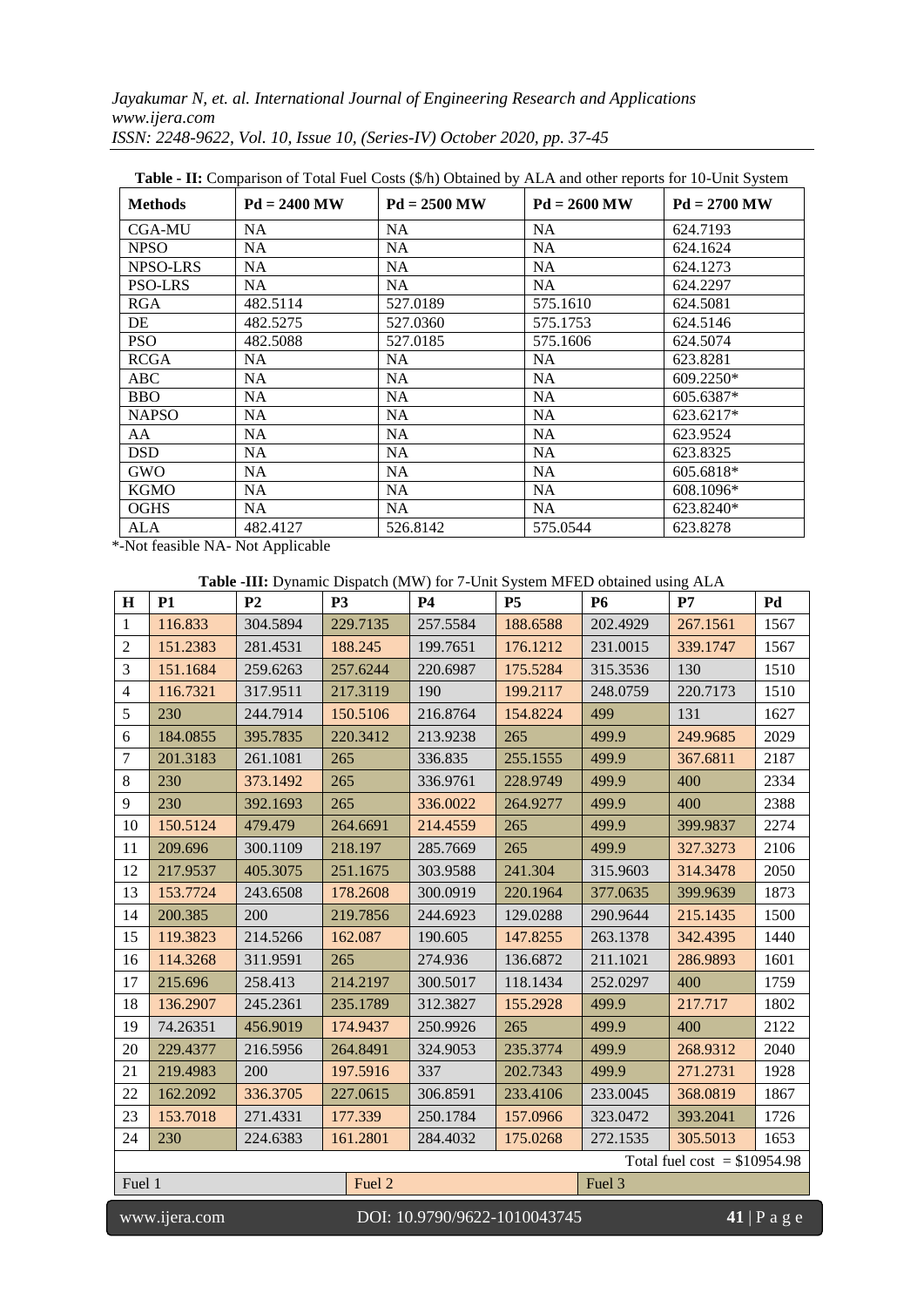| H                            | <b>P1</b>                  | P <sub>2</sub> | <b>P3</b> | <b>P4</b> | <b>P5</b> | <b>P6</b> | <b>Table "IV.</b> Dynamic Dispatch (MW) for 7-Only system with MITED obtained by ALA with Wind<br>P7 | Wd       | Pd   |
|------------------------------|----------------------------|----------------|-----------|-----------|-----------|-----------|------------------------------------------------------------------------------------------------------|----------|------|
| $\mathbf{1}$                 | 193.474                    | 200            | 147.1641  | 236.976   | 150.205   | 206.688   | 302.5592                                                                                             | 129.9336 | 1567 |
| $\overline{2}$               | 137.1525                   | 206.1745       | 171.5802  | 194.534   | 165.045   | 276.550   | 285.4134                                                                                             | 130.5483 | 1567 |
| 3                            | 198.4091                   | 200            | 99.19009  | 247.356   | 150.740   | 247.610   | 237.0005                                                                                             | 129.6927 | 1510 |
| 4                            | 195.4897                   | 200            | 137.8176  | 190.148   | 100.110   | 268.660   | 287.4344                                                                                             | 130.3383 | 1510 |
| 5                            | 125.4638                   | 223.6891       | 265       | 255.350   | 93.4289   | 351.147   | 182.3946                                                                                             | 130.5251 | 1627 |
| 6                            | 159.2405                   | 361.4286       | 265       | 295.969   | 257.754   | 221.764   | 337.282                                                                                              | 130.5604 | 2029 |
| $\tau$                       | 152.3                      | 281.5806       | 188.8638  | 321.114   | 228.106   | 482.578   | 400                                                                                                  | 132.4563 | 2187 |
| 8                            | 230                        | 424.0375       | 261.3532  | 226.738   | 214.738   | 437.053   | 399.9043                                                                                             | 140.1752 | 2334 |
| 9                            | 229.9887                   | 255.474        | 262.6908  | 337       | 264.761   | 499.99    | 395.7522                                                                                             | 142.3433 | 2388 |
| 10                           | 229.8989                   | 314.7281       | 232.3159  | 336.425   | 244.538   | 371.689   | 400                                                                                                  | 144.4042 | 2274 |
| 11                           | 136.3361                   | 269.5651       | 264.7597  | 304.623   | 237.747   | 363.136   | 383.5845                                                                                             | 146.2464 | 2106 |
| 12                           | 138.7172                   | 247.9571       | 247.8355  | 304.179   | 164.069   | 414.356   | 385.9414                                                                                             | 146.9441 | 2050 |
| 13                           | 181.6524                   | 331.5918       | 145.074   | 316.504   | 226.187   | 245.849   | 279.6975                                                                                             | 146.443  | 1873 |
| 14                           | 186.0488                   | 200            | 99        | 211.755   | 205.500   | 260.689   | 190.0023                                                                                             | 147.0039 | 1500 |
| 15                           | 121.5415                   | 200.7195       | 125.7907  | 275.331   | 150.155   | 225.693   | 196.6354                                                                                             | 144.1318 | 1440 |
| 16                           | 190.8466                   | 268.3112       | 108.5047  | 228.186   | 229.612   | 200       | 233.9093                                                                                             | 141.6287 | 1601 |
| 17                           | 114.9856                   | 315.7868       | 171.8617  | 303.426   | 238.569   | 265.355   | 214.5457                                                                                             | 134.4697 | 1759 |
| 18                           | 154.896                    | 321.5952       | 153.3486  | 223.757   | 163.482   | 355.148   | 295.3023                                                                                             | 134.4699 | 1802 |
| 19                           | 230                        | 284.7891       | 202.7337  | 313.330   | 230.963   | 373.370   | 354.4656                                                                                             | 132.3468 | 2122 |
| 20                           | 154.7068                   | 254.7512       | 206.0686  | 219.498   | 265       | 432.379   | 375.3808                                                                                             | 132.2144 | 2040 |
| 21                           | 167.3345                   | 250.8979       | 255.4291  | 302.973   | 222.095   | 216.341   | 381.3696                                                                                             | 131.5594 | 1928 |
| 22                           | 154.1905                   | 295.2549       | 204.845   | 233.023   | 209.69    | 318.214   | 321.593                                                                                              | 130.1897 | 1867 |
| 23                           | 117.5906                   | 200            | 163.0937  | 282.961   | 207.729   | 308.717   | 315.5919                                                                                             | 130.3156 | 1726 |
| 24                           | 162.0939                   | 200            | 139.7391  | 296.442   | 212.533   | 247.095   | 264.9119                                                                                             | 130.1835 | 1653 |
| Total fuel $cost = $9211.49$ |                            |                |           |           |           |           |                                                                                                      |          |      |
|                              | Fuel 1<br>Fuel 2<br>Fuel 3 |                |           |           |           |           |                                                                                                      |          |      |

**Table -IV:** Dynamic Dispatch (MW) for 7-Unit System with MFED obtained by ALA with Wind

# **4.2 Dynamic MFED**

In order to view the practical power system operations dynamic environment is considered. Dynamic MFED is an extension of static MFED problem which schedules the online generator outputs with the predicted load demands over a certain interval of time so as to operate an electric power system most economically. A practical 7 unit system with multi-fuel options has been chosen to investigate the suitability of the ALA for solving DMFED problems. Input data of 7 unit system including cost coefficients and load demands over the planning horizon of 24 hours are extracted from Umamaheswari Krishnasamy and Devarajan Nanjundappan, 2014 and the objective function given by  $(1)$  subject to constraints given by  $(3)$  and (4) are considered in this case.

The ALA is applied to determine the best feasible solution and the obtained hourly generation schedules corresponding to the minimum cost are presented in Table III. The total generation cost

obtained by the ALA for a 24 hour scheduling horizon is \$10954.98.

#### **4.3 DMFED considering Wind Power Generation**

Further, the wind power generation is integrated with the DMFED problem. The practical system as detailed in previous case has been used for demonstration and the wind power particulars are taken from Umamaheswari krishnamoorthy and Devarajan Nanjundappan, 2014. The ALA is applied for the best cost schedule and is detailed in Table IV. The algorithm is attained the minimum cost of \$9211.49.

Table IV shows the hourly dispatch schedules that satisfy the power demands. When wind prediction is taken into consideration, the best cost achieved by ALA is less as against the costs obtained by TLBO (\$9736.1471) and TLBO-SQP (\$9538.1851) approaches. It is clear from the results compiled in Tables 4 and 5, that for this practical system, the solution is feasible and all the ALA variants converged in the vicinity of the best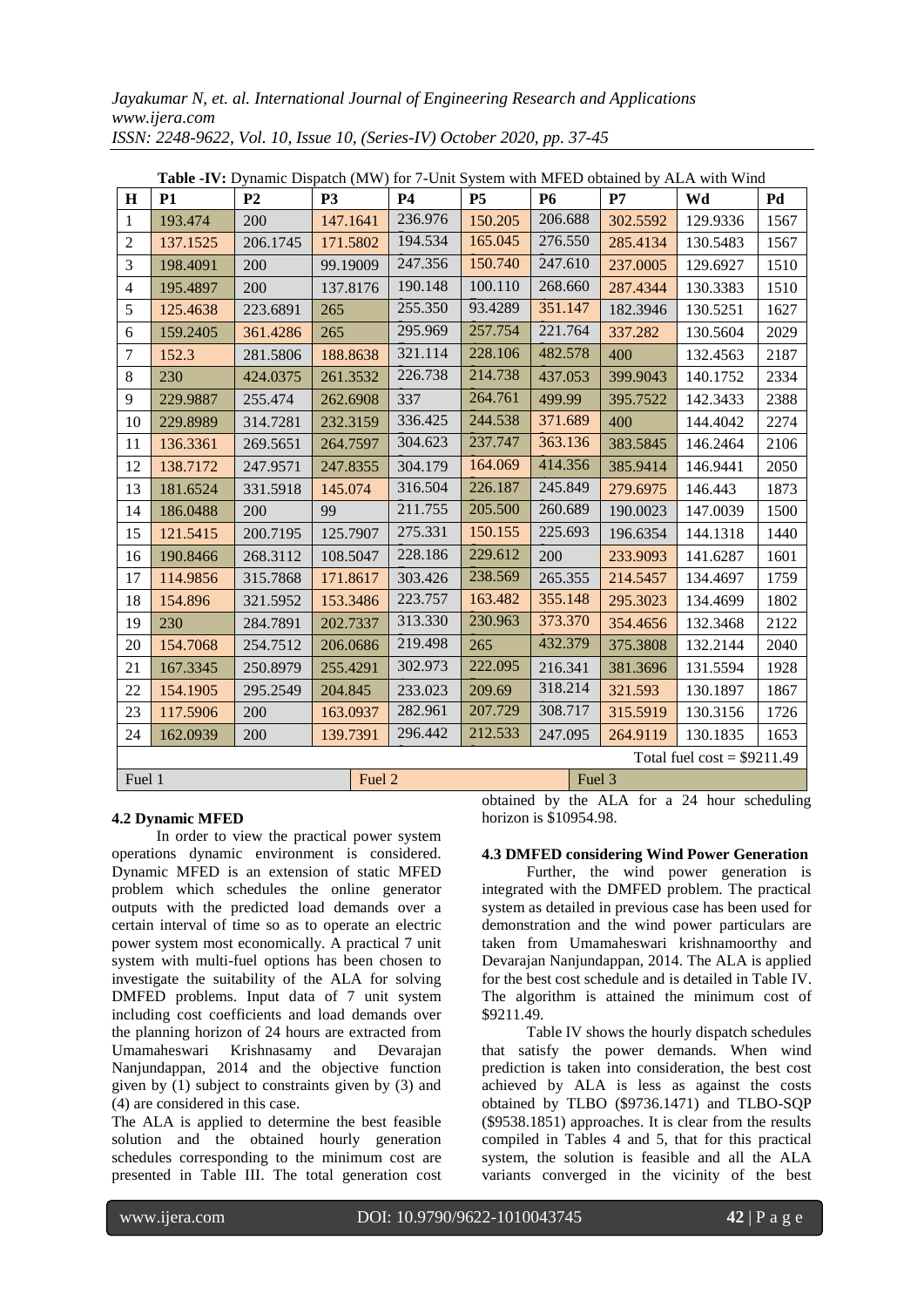solution with full constraint satisfaction.

#### **4.4 Performance Evaluation**

4.4.1 Selection of Algorithmic Parameters

For the successful implementation of ALA, number of search agents should be selected properly to provide a compromise between a wider exploration of the search space and increased computational time. Owing to the stochastic nature of the heuristic algorithms, many trials with different initialisations have to be conducted to judge their performance. Accordingly, many trials with different search agents have been conducted to determine the

performance of ALA.

The convergence behaviour of operating cost obtained for search agents 10, 30, 50 and 100 are provided in Fig. 2. It can be inferred from Fig. 2, that when the Pop is increased beyond 30, the values of operating cost remains the same, but the computational time gets increased. Therefore, after a careful experimentation, the number of search agents has finally been settled to 30.

|  |  | Table - V: Comparison of Cost Comparison for 7-Unit System DMFED for Various Methods |  |  |  |
|--|--|--------------------------------------------------------------------------------------|--|--|--|
|  |  |                                                                                      |  |  |  |

| <b>Method</b> | <b>Maximum</b><br>$Cost(\$))$ | <b>Minimum</b><br>$Cost($ \$) | Average<br>$Cost$ (\$) | <b>Average Time</b><br>(mins) |
|---------------|-------------------------------|-------------------------------|------------------------|-------------------------------|
| <b>TLBO</b>   | 9952.2471                     | 9736.1471                     | 9754.2321              | 4.21                          |
| TLBO-SOP      | 9588.2141                     | 9538.1851                     | 9551.3271              | 2.53                          |
| ALA           | 9258.12                       | 9211.49                       | 9221.667               | 1.01                          |



**Fig.2.** Convergence Characteristics of ALA for Different Population Sizes of 10-Unit System for  $Pd = 2700$  MW

#### 4.4.2 Convergence Test

To verify the feasibility and effectiveness of ALA, the fuel cost variation during the evolutionary process for 200 iterations is observed for the considered test systems and the convergence characteristic is demonstrated in Fig. 3.



**Fig.3.** Convergence Characteristics of ALA for 10- Unit System

It is obvious from Fig. 3 that the ALA method has the ability to reach the optimal solution very quickly with less number of iterations itself. Thus, the proposed ALA based method has better convergence property.

#### 4.4.3 Robustness Test

To inspect the quality of the obtained solutions, the variations of the objective function value for 50 runs of the algorithm are investigated and the generated solutions for each trial show small range of variations for the cost objective. The spread of best fuel costs for 50 runs are graphically displayed in Fig. 4.It is obvious from Fig. 4, that the values of mean and minimum are closer in economic operation. This description clears that the ALA provides great searching ability and higher solution quality.

#### 4.4.4 Success Rate

To further show the proficiency of the intended algorithm, the success rate which is defined as the ratio of total number of trials performed to the number of successful that converge to the best solution that is expressed in terms of percentage is evaluated. For all the case studies, the percentage of success rate is above 80 that confirm the ability of ALA to produce global best solutions.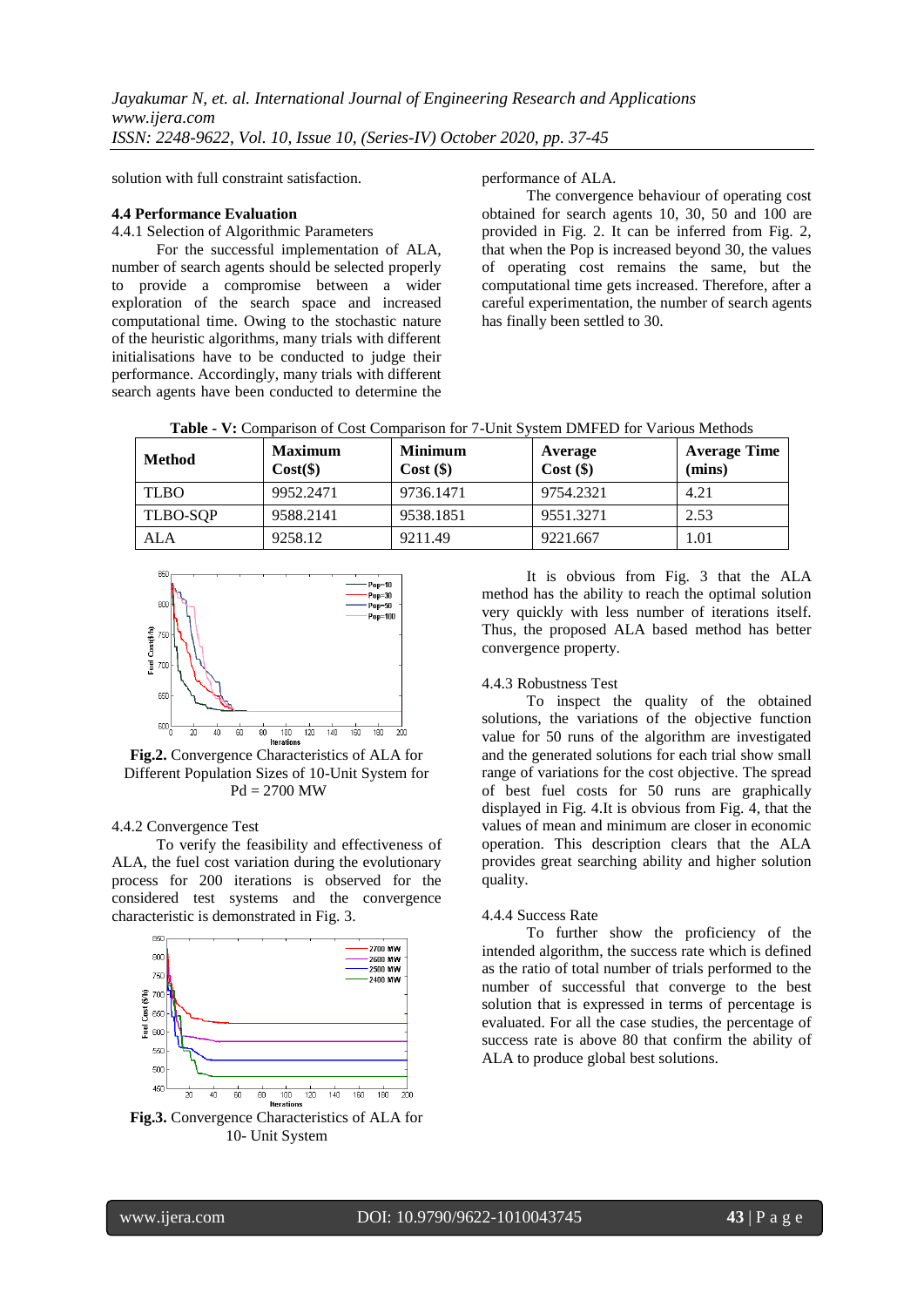

**Fig.4.** Robustness Characteristics (a) DMFED and (b) DMFED Considering wind

#### **V. CONCLUSIONS**

In this paper, the most realistic operational model including valve point effects, dynamic issues and MFS is proposed. Further the wind power generation is integrated to MFS problem. These makes operational constraints increase further the complexity in the non-linear solution space. The modern swarm intelligence algorithm known as ALA is applied for solving the best feasible solution. Various kinds of power system operational problems considering MFS including valve point and dynamic power dispatch involving wind predictions are demonstrated on the standard test systems such as standard 10-unit system and a practical 7-unit system. The obtained numerical results for all test cases are compared with the earlier reports. The comparison clearly indicates that new best feasible dispatches have been attained for the problem under study. The salient features of ALA for solving cost effective problems are: it can consistently find good dispatch schedule within a reasonable execution time; simple, easy implementation and has the ability to handle the operational constraints. The proposed operational model brings together the major operational issues. The developed model is useful to enhance the effective usage of fuels which is desirable in the present operational scenario. In future, the ALA would be likely to be applied for solving optimal operation of hybrid power system which has multiple renewable energy sources.

#### **REFERENCES**

- [1]. Aniruddha Bhattachary and Pranab Kumar Chattopadhyay, Hybrid differential evolution with biogeography- based optimization for solution of economic load dispatch, *IEEE Transaction on Power System, 25 (4),* 2010, 1064–1077.
- [2]. M. Basu, Kinetic gas molecule optimization for non convex economic dispatch, *International Journal of Electrical Power and*

*Energy System, 80,* 2016, 325–332.

- [3]. C.L. Chiang, Improved genetic algorithm for power economic dispatch of units with valve point effects and multiple fuels, *IEEE Transaction on Power System, 20 (4),* 2005, 1690–1699.
- [4]. Giulio Binetti, Ali Davoudi, David Naso, Biagio Turchiano and Frank L. Lewis, A distribute auction-based algorithm for the non convex economic dispatch problem", *IEEE Transaction on Industrial Informatics, 10 (2)*, 2014, 1124–1132.
- [5]. S. Hemamalini and P. Sishaj.simon, Artificial bee colony algorithm for economic load dispatch problem with non-smooth cost functions, *Electric Power Components and Systems, 38,* 2010, 786–803.
- [6]. A. Immanuvel Selvakumar and Thanushkodi, A new particle swarm optimization solution to non convex economic dispatch problems, *IEEE Transaction on Power System, 22 (1)*, 2007, 42–51.
- [7]. Junpeng Zhan, Q.H. Wu, Chuangxin Guo and Xiaoxin Zhou, Economic dispatch with nonsmooth objectives-Part II: Dimensional steepest decline method, *IEEE Transaction on Power System, 30 (2)*, 2015, 722–733.
- [8]. C.E. Lin and G.L. Viviani, Hierarchical economic dispatch for piecewise quadratic cost functions, *IEEE Transaction on Power Apparatus and System, 103 (6),* 1984, 1170– 1175.
- [9]. P.S. Manoharan, P.S. Kannan, P.S. Baskar and M.W. Iruthayarajan, Penalty parameterless constraint handling scheme based evolutionary algorithm solution to economic dispatch, *IET Generation Transmission Distribution, 2(4)*, 2008, 478–490.
- [10]. Nima Amjady and Hadi Nasiri-Rad, Nonconvex economic dispatch with AC constraints by a new real coded genetic algorithm, *IEEE Transaction on Power*